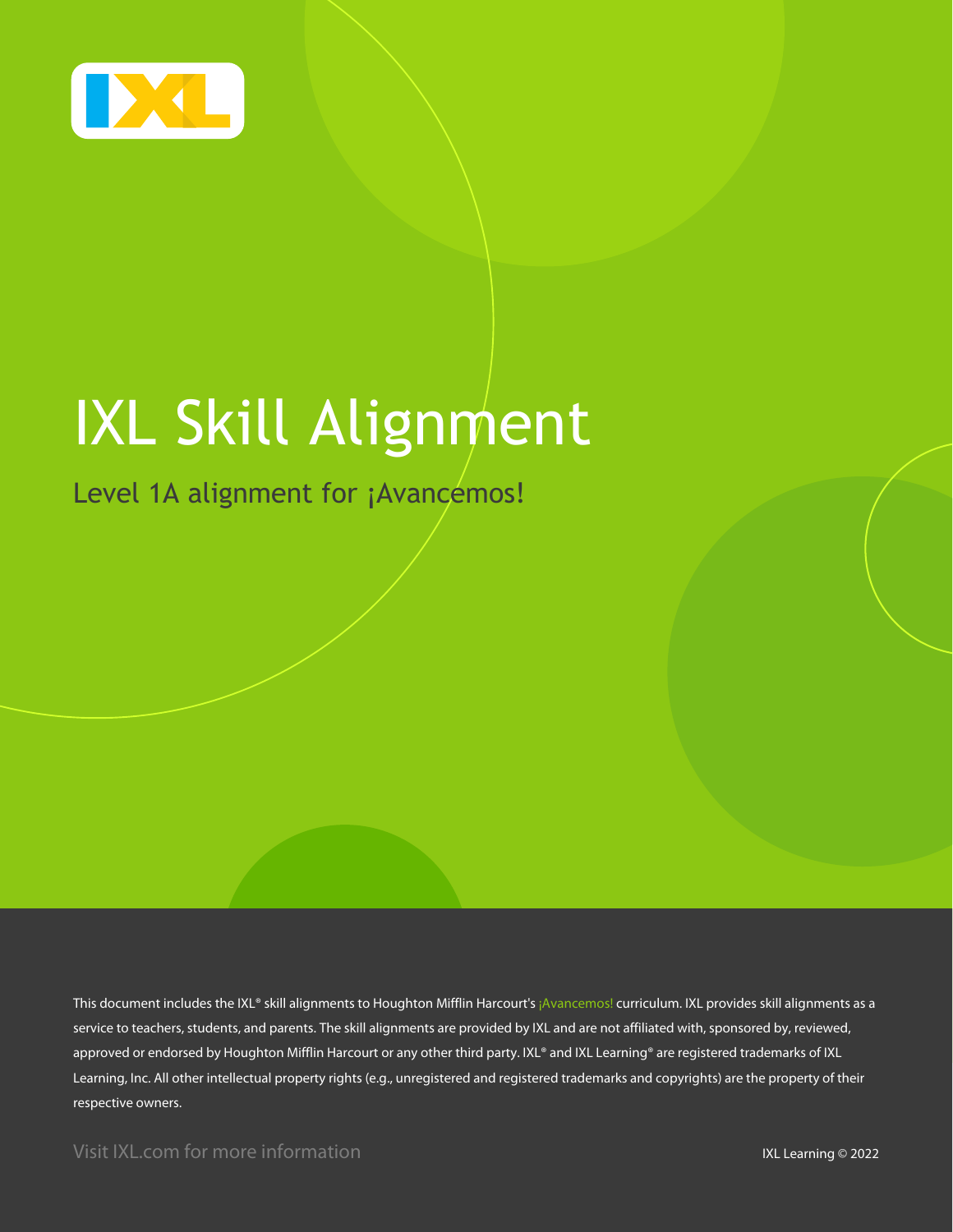

## **Preliminar** ¡Hola!

| <b>Textbook section</b>                           | <b>IXL skills</b>                                                                                                                                                        |
|---------------------------------------------------|--------------------------------------------------------------------------------------------------------------------------------------------------------------------------|
| Greetings                                         | 1. Greeting people and saying goodbye RRS<br>2. How are you doing? 6SB<br>3. Informal and formal language: tú and usted P9K                                              |
|                                                   | Also consider<br>• What is the conversation about? RHR                                                                                                                   |
| <b>Introductions</b>                              | 1. Introductions 8UY                                                                                                                                                     |
| The Spanish alphabet                              | 1. The Spanish alphabet VLN                                                                                                                                              |
|                                                   | Also consider<br>• Listen and fill in a form with personal<br>information: letters and numbers JTQ                                                                       |
| Saying where you are from                         | Also consider<br>• Recognize Spanish-speaking countries: North<br>and Central America, Europe, and Africa PYU<br>Name Spanish-speaking countries: North and<br>$\bullet$ |
|                                                   | Central America, Europe, and Africa 3J6<br>Recognize Spanish-speaking countries: South<br>$\bullet$<br>America DQ7                                                       |
|                                                   | Name Spanish-speaking countries: South<br>$\bullet$<br>America 2EU                                                                                                       |
| Numbers from 1 to 10, Exchanging phone<br>numbers | 1. Numbers 0-10 XYL                                                                                                                                                      |
|                                                   | Also consider                                                                                                                                                            |
|                                                   | • Listen and fill in a form with personal<br>information: letters and numbers JTQ                                                                                        |
| Days of the week                                  | 1. Days of the week U7C                                                                                                                                                  |
| The weather                                       | 1. Weather and seasons 9JH                                                                                                                                               |
| Classroom phrases                                 |                                                                                                                                                                          |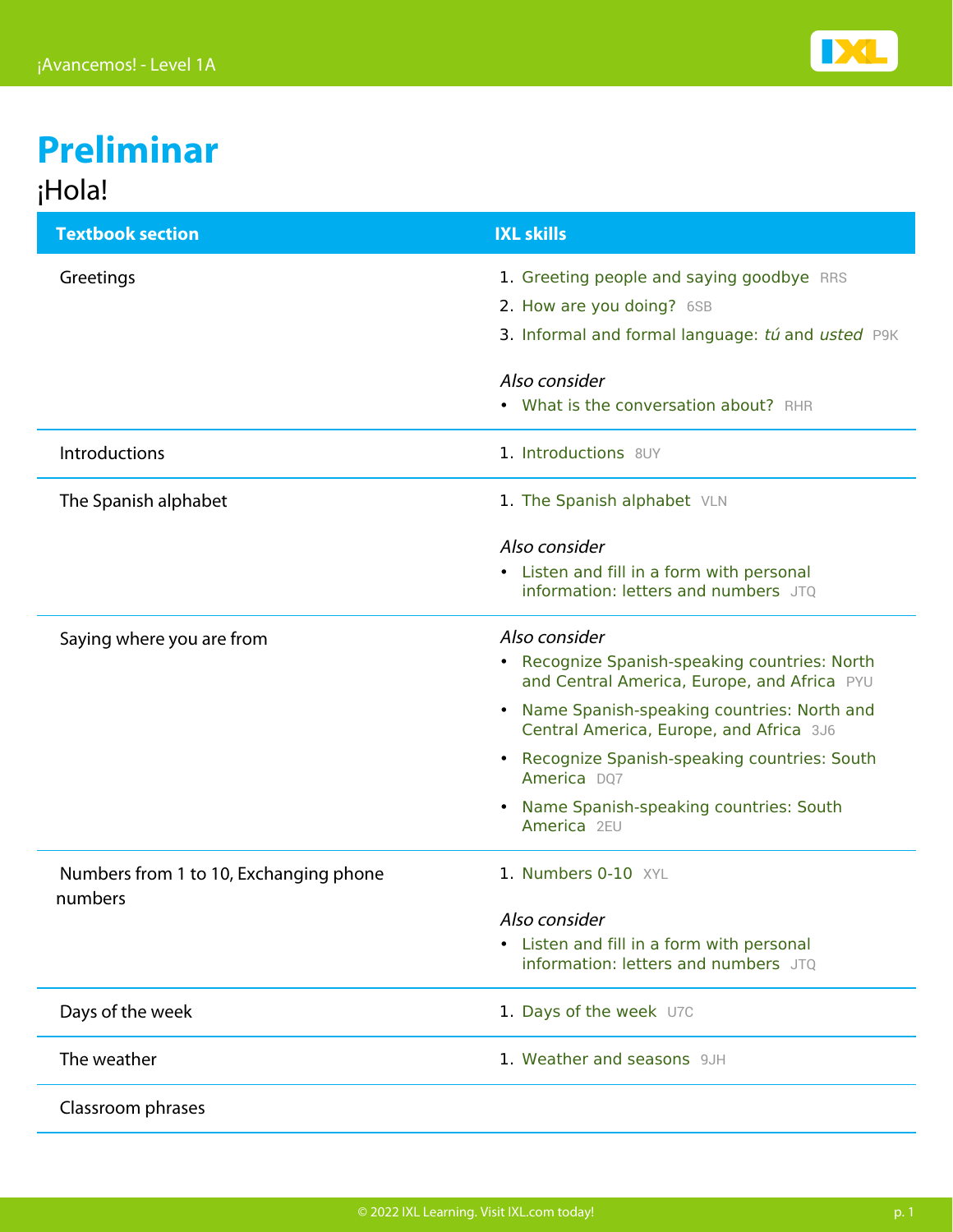

Un rato con los amigos

#### **Lección 1: ¿Qué te gusta hacer?**

| <b>Textbook section</b>                       | <b>IXL skills</b>                                                                                                                                                                              |
|-----------------------------------------------|------------------------------------------------------------------------------------------------------------------------------------------------------------------------------------------------|
| <b>Vocabulario:</b> After-school activities   | 1. Recognize day-to-day activities GRQ<br>2. Name day-to-day activities 2FX<br>3. Recognize pastimes and hobbies WBF<br>4. Name pastimes and hobbies UUQ                                       |
| <b>Vocabulario:</b> Snack foods and beverages | 1. Recognize food items VLD<br>2. Name food items B7N<br>3. Recognize drinks 9KR<br>4. Name drinks GFA                                                                                         |
| <b>Gramática:</b> Subject pronouns and ser    | 1. Subject pronouns XYU<br>2. Informal and formal language: tú and usted P9K<br>3. Select the correct present-tense form of ser DXK<br>4. Provide the correct present-tense form of<br>ser KSX |
| Gramática: Gustar with an infinitive          | 1. Recognize the correct form of gustar +<br>infinitive VDN<br>2. Provide the correct form of gustar $+$<br>infinitive QKT                                                                     |

#### **Lección 2: Mis amigos y yo**

| <b>Textbook section</b>                            | <b>IXL skills</b>                                          |
|----------------------------------------------------|------------------------------------------------------------|
| <b>Vocabulario:</b> Describing yourself and others | 1. Recognize nouns to identify people FGJ                  |
|                                                    | 2. Provide nouns to identify people 2XK                    |
|                                                    | 3. Recognize adjectives that describe<br>appearance 9QY    |
|                                                    | 4. Provide adjectives that describe<br>appearance WLX      |
|                                                    | 5. Recognize adjectives that describe<br>personalities RSK |
|                                                    | 6. Provide adjectives that describe<br>personalities QYS   |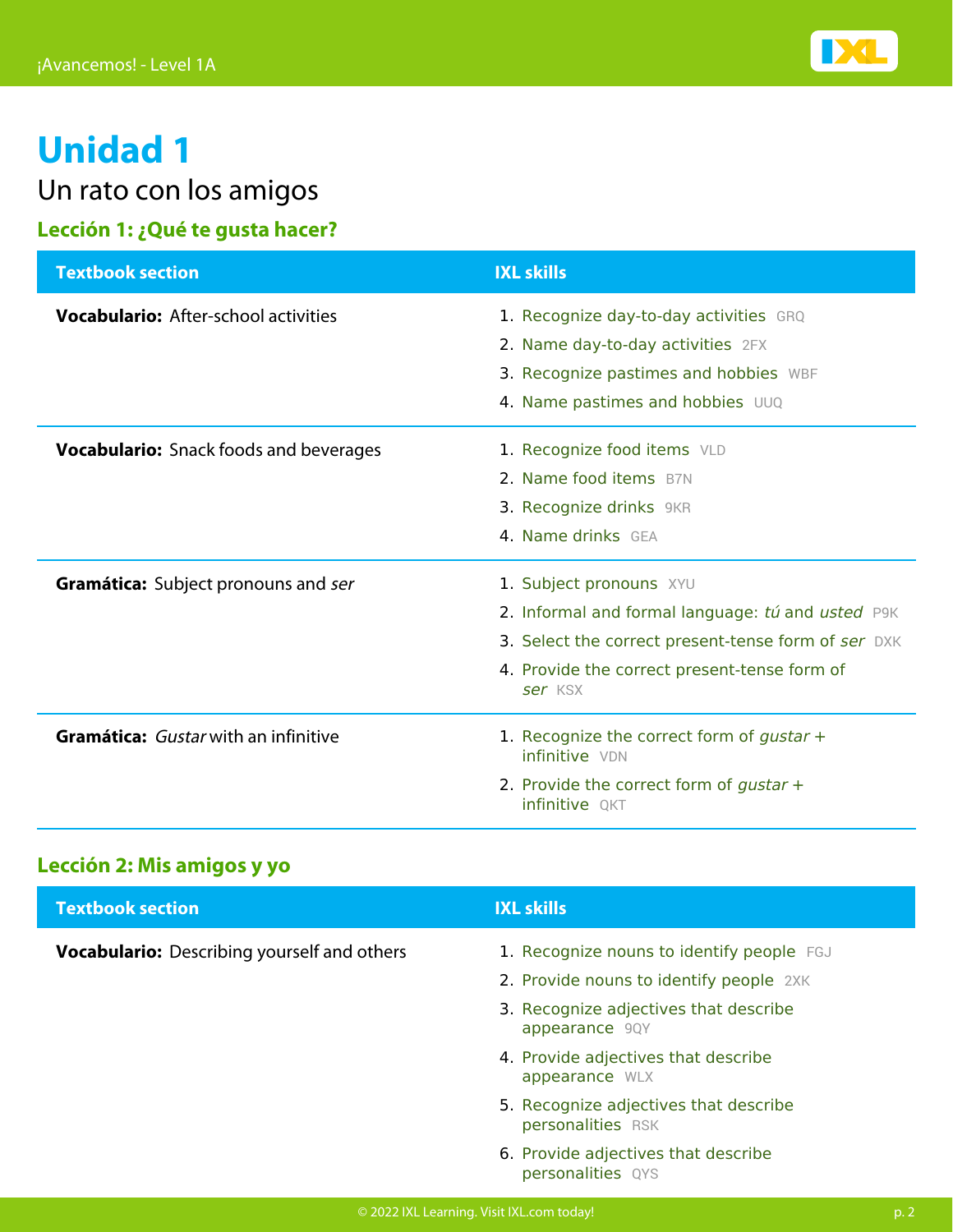

|                                                    | Also consider                                                           |
|----------------------------------------------------|-------------------------------------------------------------------------|
|                                                    | • Listen and identify the person from the<br>description 6YQ            |
|                                                    | • Listen to people describe themselves and<br>others XT6                |
|                                                    | • Read about famous people from the<br>Spanish-speaking world 32P       |
|                                                    | Choose the correct form to describe an<br><b>image</b> YZY              |
| <b>Gramática:</b> Definite and indefinite articles | 1. Basics of number and forming the plural SFK                          |
|                                                    | 2. Definite and indefinite articles KN6                                 |
| <b>Gramática: Noun-adjective agreement</b>         | 1. Basics of gender and noun-adjective agreement:<br>singular forms JM8 |
|                                                    | 2. Basics of number and forming the plural SFK                          |
|                                                    | 3. Categorize words based on gender and<br>number MZP                   |
|                                                    | 4. Gender and number agreement: articles,<br>adjectives, and nouns L64  |
|                                                    |                                                                         |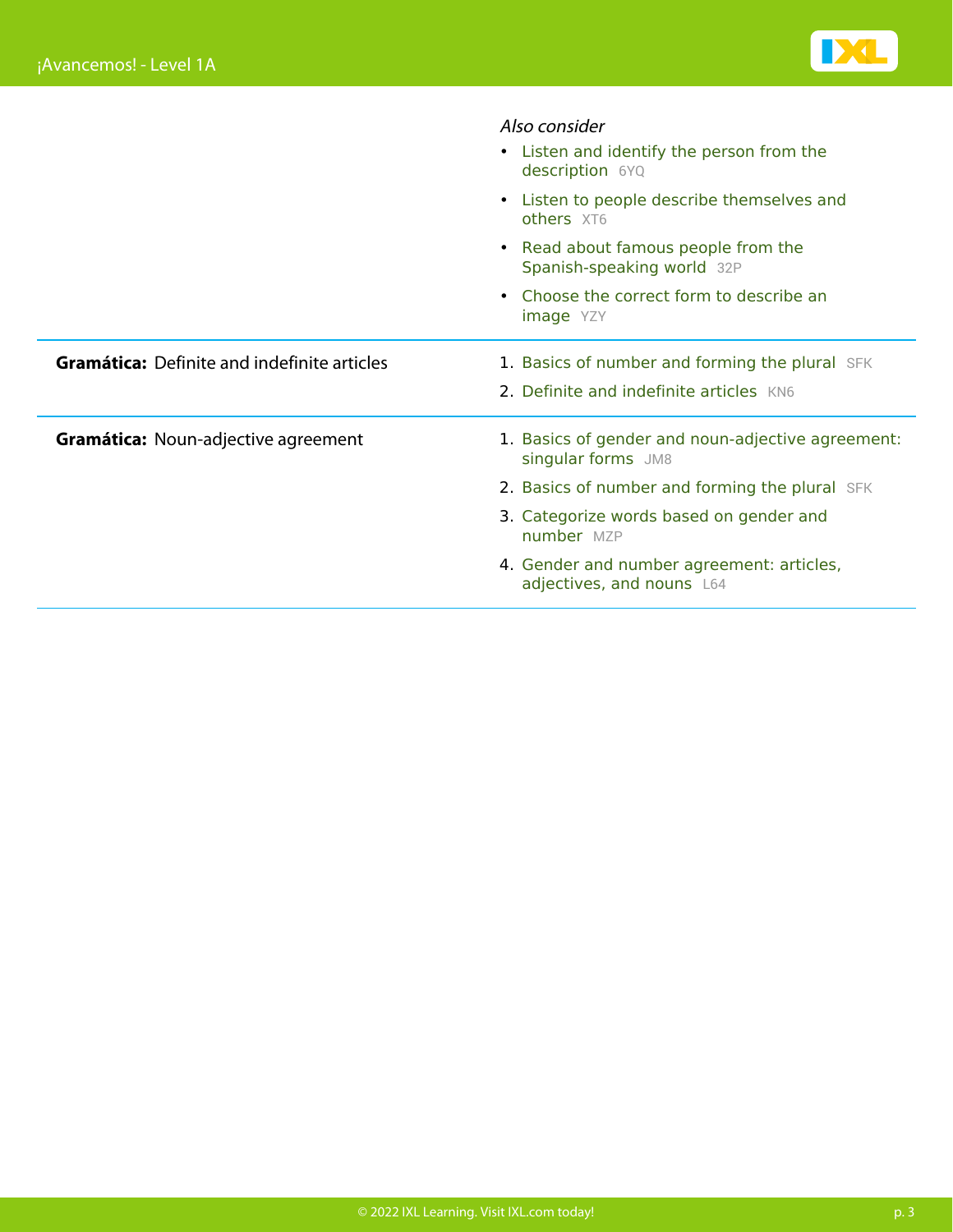

¡Vamos a la escuela!

#### **Lección 1: Somos estudiantes**

| <b>Textbook section</b>                      | <b>IXL skills</b>                                                                                                                                                                                                                                                   |
|----------------------------------------------|---------------------------------------------------------------------------------------------------------------------------------------------------------------------------------------------------------------------------------------------------------------------|
| <b>Vocabulario: Daily schedules</b>          | 1. Recognize school subjects 53X<br>2. Name school subjects XLM<br>3. Recognize -ar verbs related to school RLA<br>4. Provide -ar verbs related to school 4H6<br>5. Schedules with ordinal numbers and times SGQ<br>6. Time expressions to talk about frequency M79 |
|                                              | Also consider<br>• Common -ar verbs ATK<br>• Listen and recognize classes and school<br>supplies FHK                                                                                                                                                                |
|                                              | • Listen to people talk about the school day WS5<br>• Read materials related to school and student<br>life XLS                                                                                                                                                      |
|                                              | • Use -ar verbs in conversations about classes and<br>school supplies 8LC                                                                                                                                                                                           |
| <b>Vocabulario: Telling time</b>             | 1. Telling time: provide hours and minutes MLV                                                                                                                                                                                                                      |
| <b>Vocabulario: Numbers from 11-100</b>      | 1. Numbers 11-20 P8X<br>2. Numbers 21-31 ZV9<br>3. Recognize numbers: 30-100 NLC<br>4. Provide numbers: 30-100 HDD                                                                                                                                                  |
| Gramática: The verb tener                    | 1. Present tense of tener: recognize the correct<br>form $2QJ$<br>2. Present tense of tener: provide the correct<br>form ME8<br>3. Select the use of tener or tener que 9LW                                                                                         |
| <b>Gramática: Present tense of -ar verbs</b> | 1. Select the correct present-tense form of regular<br>-ar verbs VZA<br>2. Provide the correct present-tense form of<br>regular -ar verbs 7HP                                                                                                                       |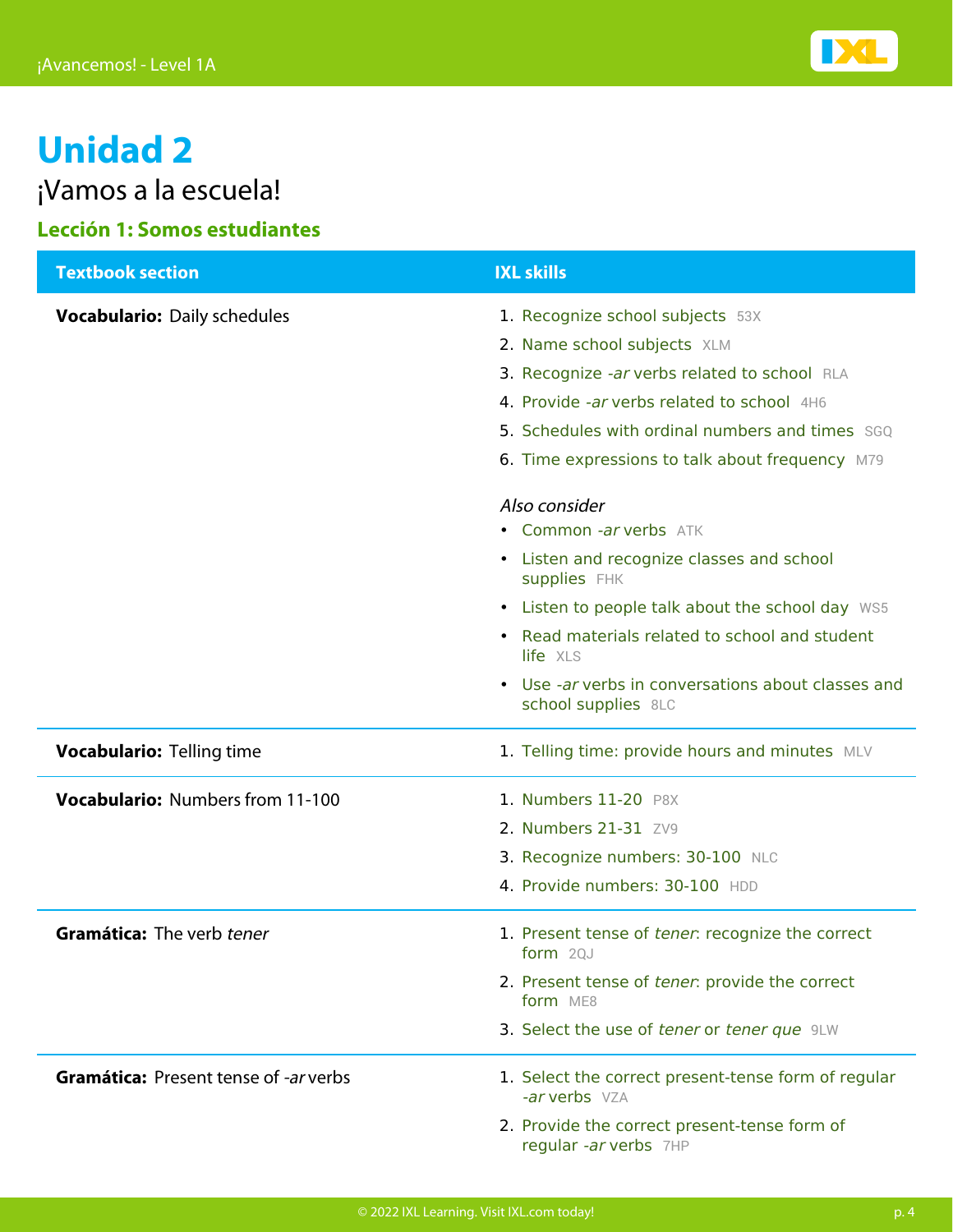

#### Also consider

- [Use](https://www.ixl.com/spanish/level-1/use-ar-verbs-in-conversations-about-classes-and-school-supplies) [‑ar](https://www.ixl.com/spanish/level-1/use-ar-verbs-in-conversations-about-classes-and-school-supplies) [verbs in conversations about classes and](https://www.ixl.com/spanish/level-1/use-ar-verbs-in-conversations-about-classes-and-school-supplies) [school supplies](https://www.ixl.com/spanish/level-1/use-ar-verbs-in-conversations-about-classes-and-school-supplies) [8LC](https://www.ixl.com/spanish/level-1/use-ar-verbs-in-conversations-about-classes-and-school-supplies)
- [Complete conversations about student life](https://www.ixl.com/spanish/level-1/complete-conversations-about-student-life) [2Q5](https://www.ixl.com/spanish/level-1/complete-conversations-about-student-life)

#### **Lección 2: En la escuela**

| <b>Textbook section</b>                 | <b>IXL skills</b>                                                                   |
|-----------------------------------------|-------------------------------------------------------------------------------------|
| <b>Vocabulario: Describing classes</b>  | 1. Recognize school supplies 5ZW                                                    |
|                                         | 2. Name school supplies V7N                                                         |
|                                         | 3. Common adjectives SUV                                                            |
|                                         | 4. Recognize things in the classroom JGK                                            |
|                                         | 5. Name things in the classroom SFE                                                 |
|                                         | Also consider                                                                       |
|                                         | • Read materials related to school and student<br>life XLS                          |
|                                         | • Listen to questions about student life and<br>choose the appropriate response V53 |
|                                         | Read about schools and education in the<br>Spanish-speaking world BCY               |
|                                         | • Complete conversations about student life 205                                     |
| <b>Vocabulario:</b> Describing location | 1. Recognize places in school P69                                                   |
|                                         | 2. Name places in school H5Z                                                        |
|                                         | Also consider                                                                       |
|                                         | • Listen to people talk about their school and<br>everything in it RX8              |
|                                         | • Describe scenes from around school WOV                                            |
|                                         | • What's happening at school? XS6                                                   |
| <b>Vocabulario:</b> Expressing feelings | 1. Adjectives for feelings or states of being:<br>recognize the correct word Y42    |
|                                         | 2. Adjectives for feelings or states of being: provide<br>the correct word G6T      |
| Gramática: The verb estar               | 1. Prepositions of place 6CQ                                                        |
|                                         | 2. Select the correct present-tense form of<br>estar JNR                            |
|                                         | 3. Provide the correct present-tense form of<br>estar DB6                           |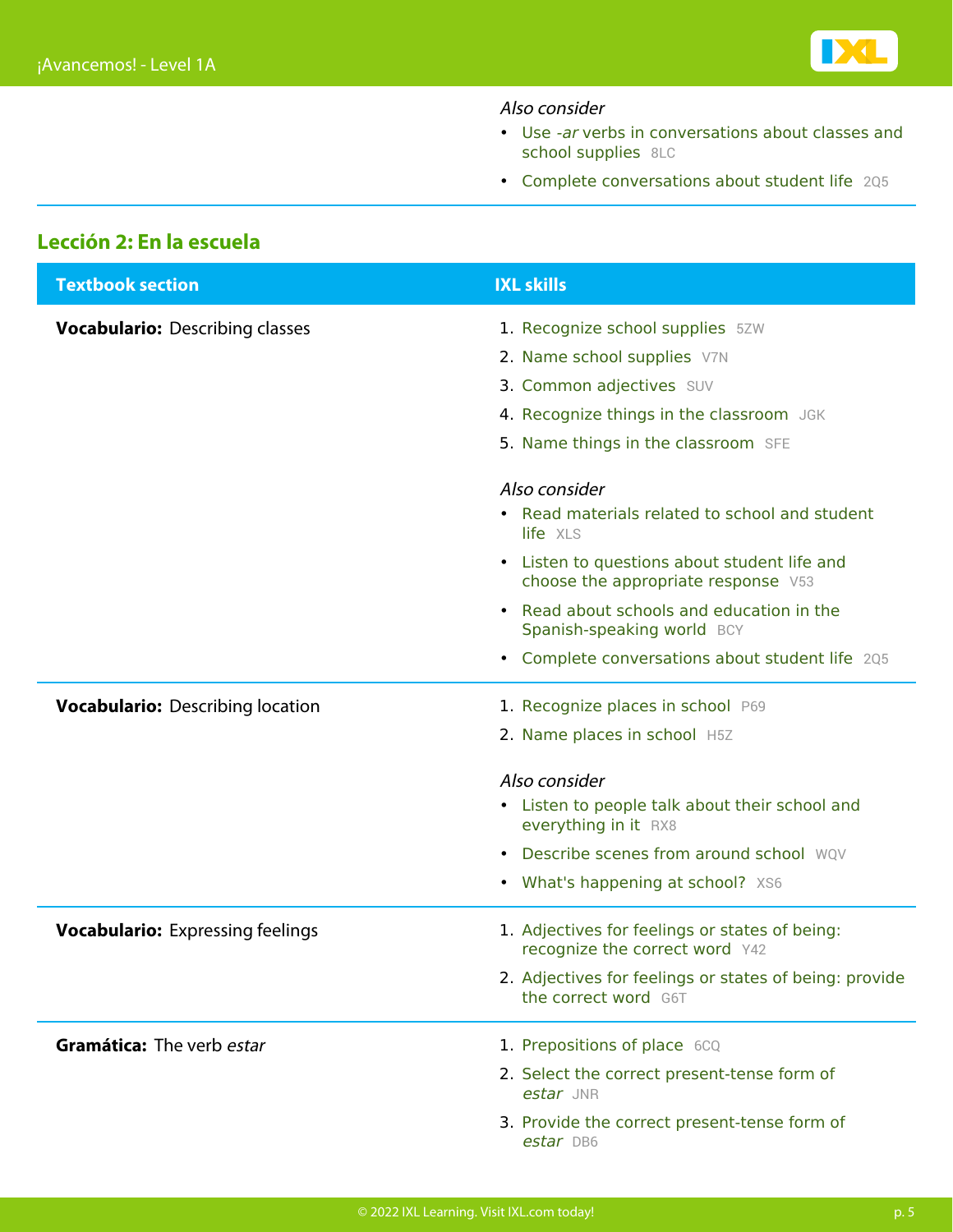

#### Also consider

 $\bullet$  [The prepositions](https://www.ixl.com/spanish/level-1/the-prepositions-a-and-de-and-the-contractions-al-and-del)  $a$  [and](https://www.ixl.com/spanish/level-1/the-prepositions-a-and-de-and-the-contractions-al-and-del)  $de$  [and the contractions](https://www.ixl.com/spanish/level-1/the-prepositions-a-and-de-and-the-contractions-al-and-del) [al](https://www.ixl.com/spanish/level-1/the-prepositions-a-and-de-and-the-contractions-al-and-del) [and](https://www.ixl.com/spanish/level-1/the-prepositions-a-and-de-and-the-contractions-al-and-del) [del](https://www.ixl.com/spanish/level-1/the-prepositions-a-and-de-and-the-contractions-al-and-del) [4P2](https://www.ixl.com/spanish/level-1/the-prepositions-a-and-de-and-the-contractions-al-and-del)

- **Gramática:** The verb [ir](https://www.ixl.com/spanish/level-1/select-the-correct-present-tense-form-of-ir) 1. Select the correct present-tense form of ir [85Q](https://www.ixl.com/spanish/level-1/select-the-correct-present-tense-form-of-ir)
	- 2. Provide the correct present-tense form of [ir](https://www.ixl.com/spanish/level-1/provide-the-correct-present-tense-form-of-ir) [SQB](https://www.ixl.com/spanish/level-1/provide-the-correct-present-tense-form-of-ir)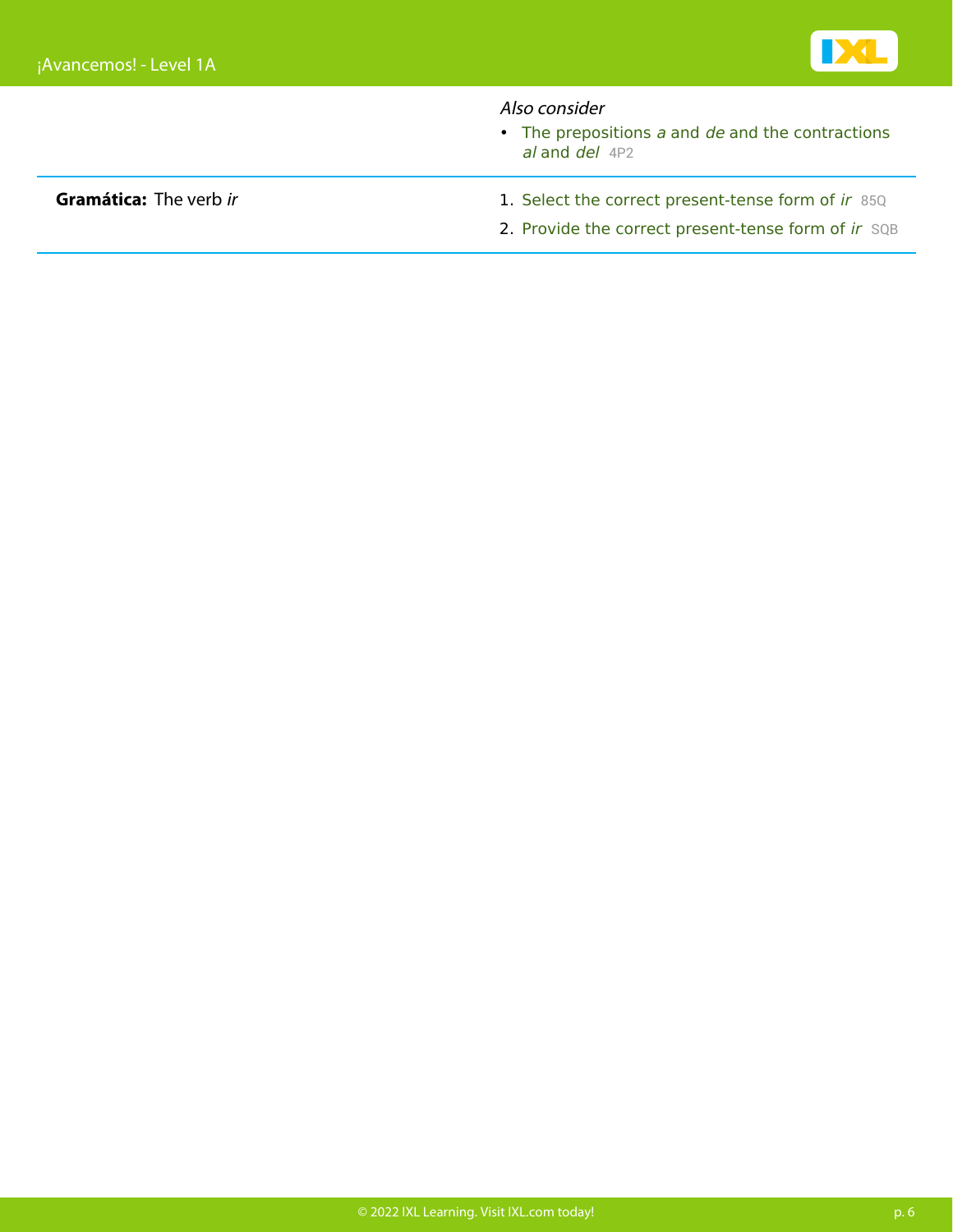

Comer en familia

#### **Lección 1: Mi comida favorita**

| <b>Textbook section</b>                              | <b>IXL skills</b>                                                               |
|------------------------------------------------------|---------------------------------------------------------------------------------|
| <b>Vocabulario:</b> Meals and food                   | 1. Recognize meals and types of food G2D                                        |
|                                                      | 2. Name meals and types of food KH8                                             |
|                                                      | 3. Recognize food items VLD                                                     |
|                                                      | 4. Name food items B7N                                                          |
|                                                      | 5. Recognize drinks 9KR                                                         |
|                                                      | 6. Name drinks GEA                                                              |
|                                                      | 7. Recognize fruits and vegetables QP8                                          |
|                                                      | 8. Name fruits and vegetables Q53                                               |
|                                                      | Also consider                                                                   |
|                                                      | • Listen to statements about actions and habits<br>related to food SQE          |
|                                                      | Listen to people talk about their favorite foods<br>$\bullet$<br>and drinks ENW |
|                                                      | • Read about typical meals and foods from the<br>Spanish-speaking world BFC     |
| <b>Vocabulario:</b> Asking questions                 | 1. Recognize question words: set 1 TMZ                                          |
|                                                      | 2. Recognize question words: set 2 39D                                          |
|                                                      | 3. Question words: review WBT                                                   |
|                                                      | Also consider                                                                   |
|                                                      | • Listen and choose the appropriate response to<br>basic questions ETQ          |
|                                                      | Ask questions related to plans and<br>$\bullet$<br>preferences KUQ              |
| Gramática: Gustar with nouns                         |                                                                                 |
| <b>Gramática:</b> Present tense of -er and -ir verbs | 1. Common -er and -ir verbs E6D                                                 |
|                                                      | 2. Select the correct present-tense form of regular<br>-er/-ir verbs 93Q        |
|                                                      | 3. Provide the correct present-tense form of<br>regular -er/-ir verbs ES7       |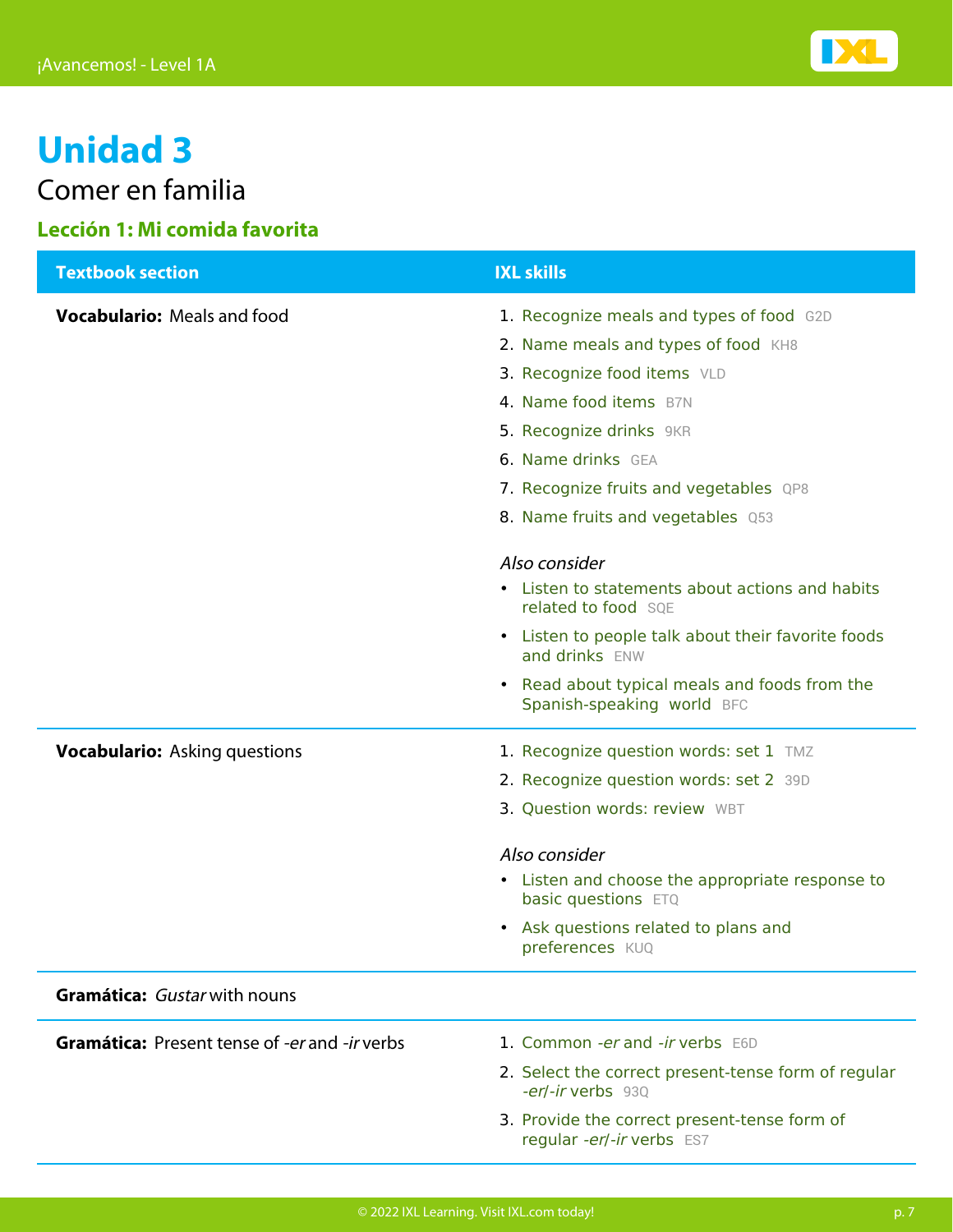

#### **Lección 2: En mi familia**

| <b>Textbook section</b>                    | <b>IXL skills</b>                                                        |
|--------------------------------------------|--------------------------------------------------------------------------|
| <b>Vocabulario: Family</b>                 | 1. Recognize immediate family members and<br>pets PWB                    |
|                                            | 2. Name immediate family members and pets UB6                            |
|                                            | 3. Recognize extended family members ULB                                 |
|                                            | 4. Name extended family members LB5                                      |
|                                            | Also consider                                                            |
|                                            | • Listen to people talk about their families RLU                         |
|                                            | • Read about families from the Spanish-speaking<br>world 8GM             |
|                                            | • Complete a letter to a pen pal YJG                                     |
|                                            | • Write sentences about yourself, your family, or<br>people you know CT5 |
| <b>Vocabulario:</b> Giving dates           | 1. Months of the year YUQ                                                |
|                                            | 2. Provide the date PHW                                                  |
| Vocabulario: Numbers from 101 to 1,000,000 |                                                                          |
| <b>Gramática: Possessive adjectives</b>    | 1. Select the correct possessive adjective JGM                           |
|                                            | 2. Provide the correct possessive adjective 9RE                          |
| <b>Gramática: Comparatives</b>             |                                                                          |